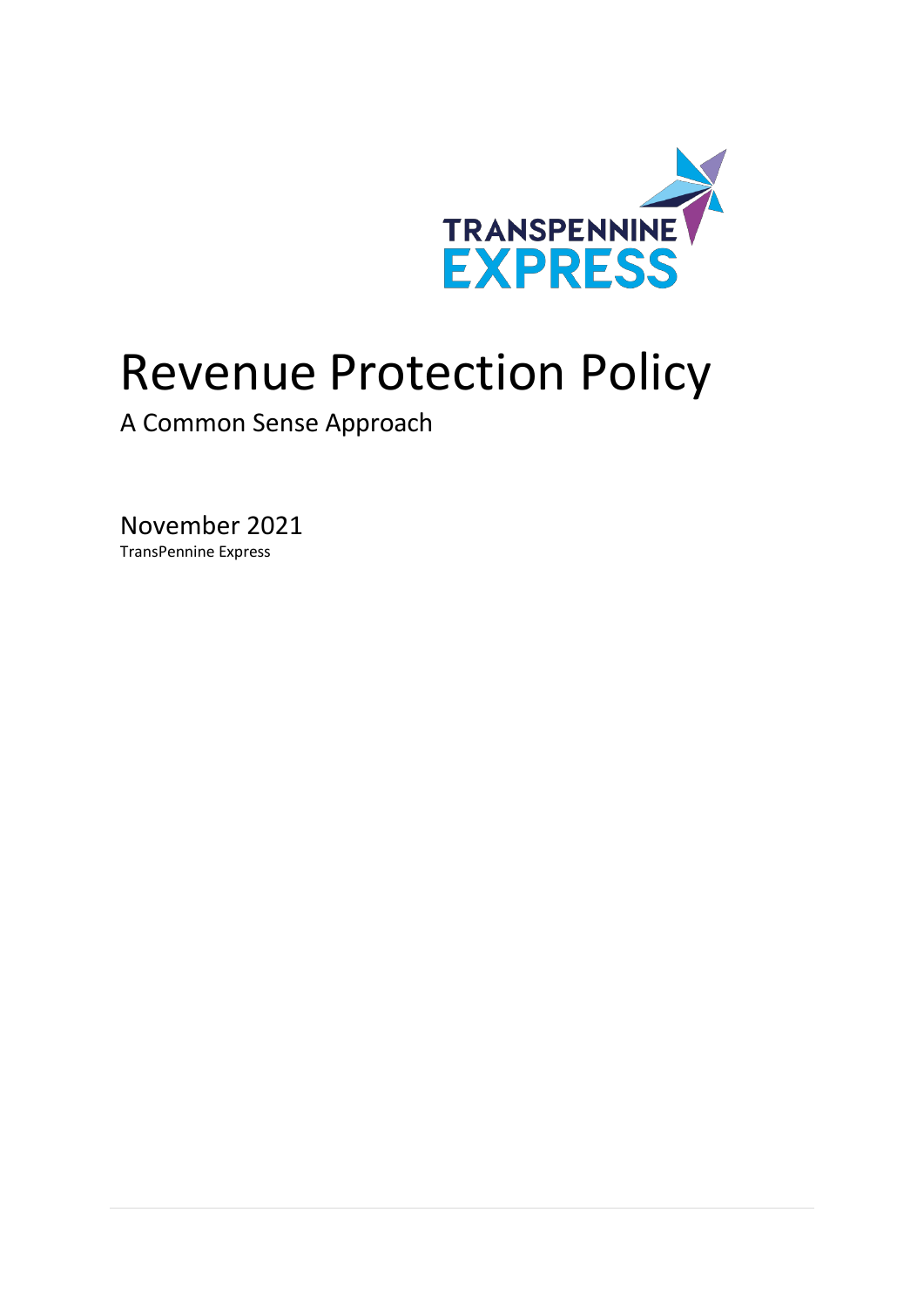## Contents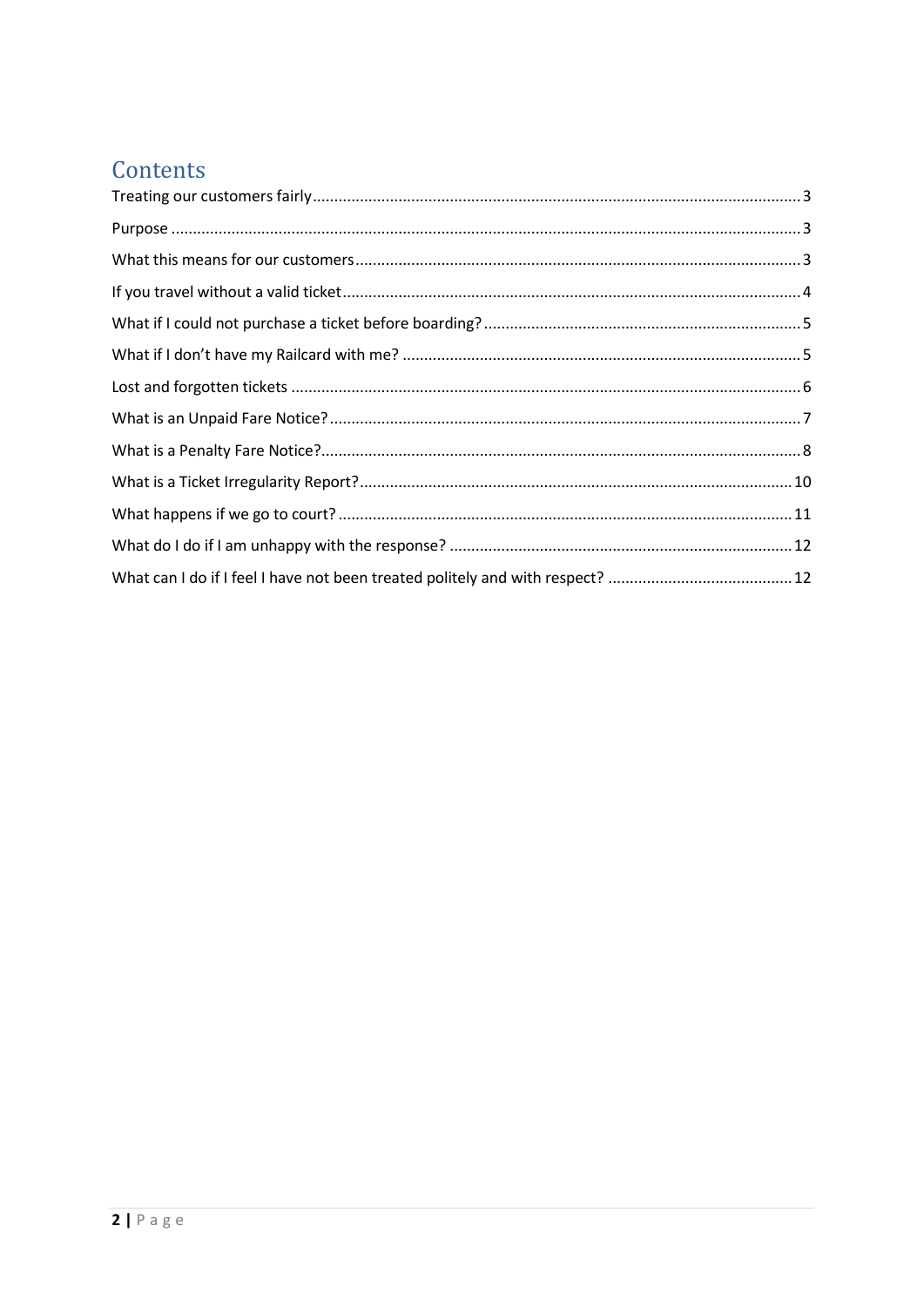## <span id="page-2-0"></span>Treating our customers fairly

At TransPennine Express we understand that sometimes customers may forget or misplace a ticket or Railcard and we will do our best to treat you fairly if you make a mistake. For this reason, we are taking a 'common sense' approach to our revenue protection policy outlined below.

#### <span id="page-2-1"></span>Purpose

The purpose of our Revenue Protection Policy, with a common-sense approach, is to make sure that customers, who have not deliberately avoided paying the relevant fare, are treated fairly. Furthermore, it explains how we try to ensure that everyone pays the correct fare for their journey, and ensure that those who intentionally avoid, or attempt to avoid, their fare are dealt with appropriately. It is important to us to protect our fare paying customers.

This policy gives you everything you need to know about how we make sure our customers pay the right fare for their journey. It follows the National Rail Conditions of Travel, when it comes to tickets and other guidelines for revenue protection. There's information about what to expect from us, your responsibilities when you travel and what could happen if you don't travel with a valid ticket. We have specially trained staff whose role is to reduce ticketless travel as well as investigating matters of fare evasion.

#### <span id="page-2-2"></span>What this means for our customers

We will enforce this policy both at stations and on-board our trains. We will make sure that all customers have a valid ticket for the journey they are making. We train all our employees to a high standard in customer service and we expect them to behave politely and with respect towards all our customers whatever the circumstances.

In February 2020, Transpennine Express introduced a Penalty Fare scheme across our network. This will adhere to a "Penalty Fares Scheme", which we have shared with Transport Focus and Transport for the North.

We operate under The Railway (Penalty Fare) Regulations 2018, with a Buy Before You Board Policy. Which means that if either an open ticket office or ticket vending machine (TVM), are provided at the station that you start your journey, you need to ensure you purchase your ticket prior to boarding the train. It is your responsibility to arrive at the station with enough time to purchase your ticket. TransPennine also offer the ability to buy your ticket before you arrive at your departure station through our website [\(www.tpexpress.co.uk\)](http://www.tpexpress.co.uk/) or on your phone using our ticketing buying App. This will avoid you having to queue at the ticket office or TVM at busy times. If you are using your mobile phone or electronic device to buy tickets online, please ensure your ticket is bought and activated prior to boarding the train. Once you are on board, we are unable to accept tickets that have not been activated.

If ticket buying facilities are not available at the station that you start your journey from, you must, as soon as you are reasonably able, buy an appropriate ticket to complete your journey. The price of the ticket you purchase will be the same as if you had bought a ticket at the station from which you first departed. If you didn't buy a ticket when you had the chance, it may seem like you tried to avoid paying.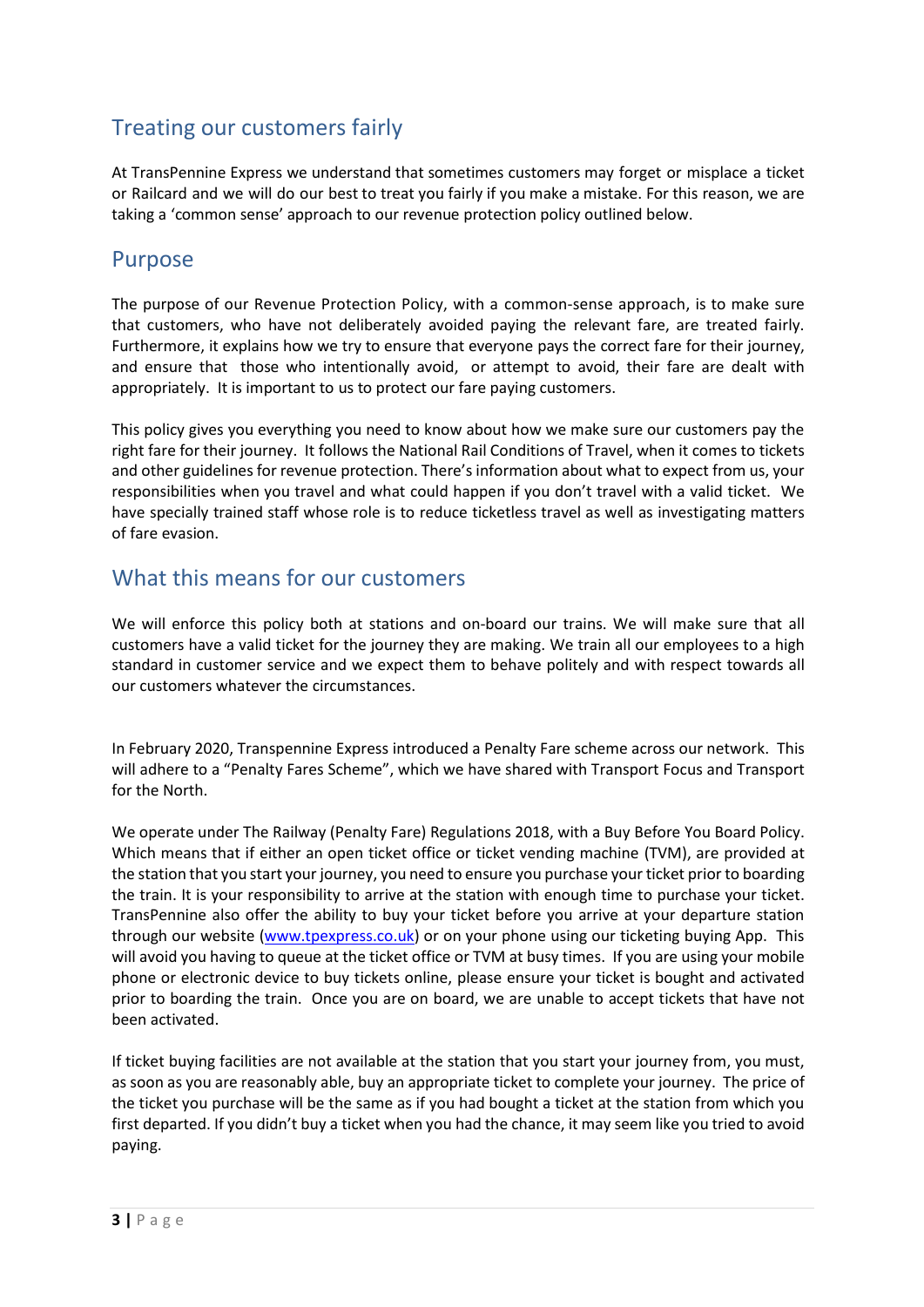## <span id="page-3-0"></span>If you travel without a valid ticket

We have staff specially trained to deal with fare evasion and revenue protection, who can report people to our Prosecutions department. If you are unable to show a valid ticket when asked, what happens next will depend on which member of staff asks to see your ticket.

If you're stopped by a member of the Revenue Protection Team, they may:

- Excess your fare (This would normally be the difference between the fare you have paid and the new correct ticket price. However, an advance ticket cannot be excessed, and a new ticket will have to be purchased)
- Sell you a ticket (usually a full price Anytime ticket for your journey (with no discount))
- Give you an Unpaid Fare Notice (UFN) or a Penalty Fare Notice (PFN)
- Report you to our prosecutions department  $-$  which could mean you have to go to court. TransPennine Express take fare evasion seriously and when fare evasion occurs, we do prosecute.

If you're stopped by a train conductor, they may

- Excess your fare (This would normally be the difference between the fare you have paid and the new correct ticket price. However, an advance ticket cannot be excessed, and a new ticket will have to be purchased.)
- Sell you a ticket (usually a full price Anytime ticket for your journey (with no discount))
- Give you an Unpaid Fare Notice (UFN)
- Report you to our prosecutions department which could mean you have to go to court

It is your responsibility to buy and collect tickets prior to travelling and you may find that discounts are not available when you buy your ticket on the train.

Tickets need to be valid for the date and time of your journey and you are required to keep hold of them until you exit the station, so they can be inspected by Conductors, Revenue Protection Staff or used in automatic ticket barriers.

If you have bought a ticket that has restrictions, and/or a Railcard discount, make sure that you stick to these restrictions and have your Railcard with you; otherwise you may end up paying for your journey again at the full price.

We also carry out unannounced ticket and barrier checks at stations on our routes to make sure no one is getting a free ride.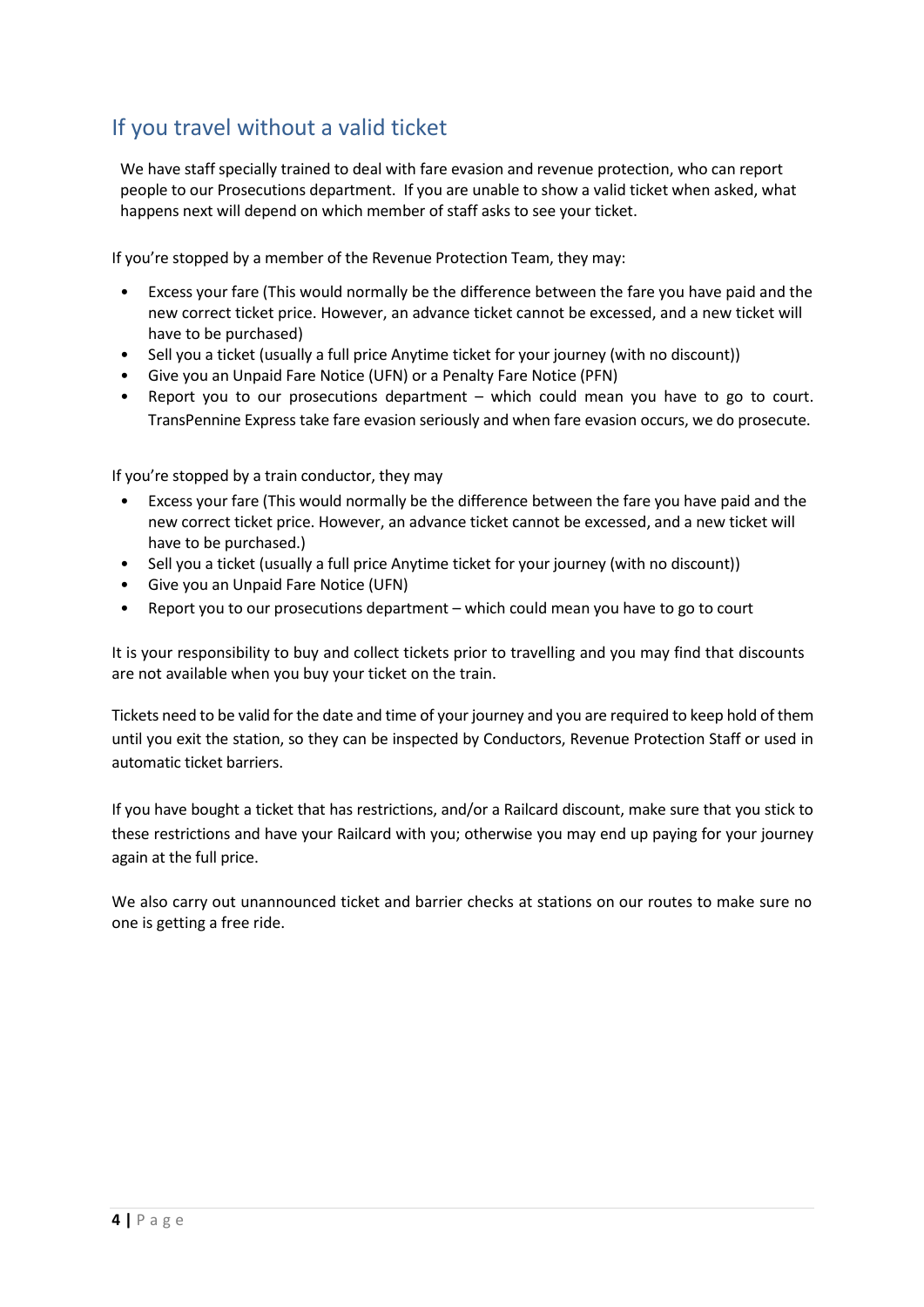## <span id="page-4-0"></span>What if I could not purchase a ticket before boarding?

If you do get on a train without a ticket, no discounts will apply when you purchase your ticket from the Conductor or Revenue Officer except in the circumstances below. However, you can buy the ticket you wanted using any Railcard discounts that apply if there is no way of buying the ticket you want at the station where you start your journey; if

- o the station has no ticket office or TVM;
- o the ticket office is closed;
- o the TVM isn't working or can't issue the ticket you want;
- $\circ$  you cannot use the ticket office or ticket machine as a result of a disability; or
- $\circ$  you're entitled to concessionary fares without a Railcard, for example, if you are a permanent wheelchair user.
- o In certain circumstances a member of staff may give you permission to travel without having purchased a ticket. (In these situations where a person appears to be acting for or on behalf of a train Operator, it is advisable for a customer to make a note of the person who has indicated travel is allowed; such as name (if a name badge is worn), physical description and where on the station they are located (outside ticket office, at the gates etc.) This can assist with later verification or appeal.) This may include if you had to queue a long time for a ticket, if there are problems with a ticket machine, if there is disruption to the service.

## <span id="page-4-1"></span>What if I don't have my Railcard with me?

If you get on our trains with a ticket that should be accompanied by a discount card (for example, a Senior Railcard) and you are unable to present the discount card, you could be charged an excess fare, new ticket or issued an Unpaid Fare Notice or Penalty Fare, if you do not have the means to pay at the time. We are unable to accept a screenshot or picture of the Railcard as it cannot be verified by the staff on train.

However, if this is the first time you have forgotten your railcard, TransPennine Express will refund the excess amount or void the Unpaid Fare Notice, if you bring the discount card to a ticket office that we operate within 21 days. Penalty Fares Appeals should be dealt with through Penalty Services Limited as detailed on page 7.

You will also need to bring the original ticket (in paper format or on your mobile device), the excess fare ticket along with the receipt which shows you bought it on a TransPennine Express service. We can only give you a refund using the same method you paid by, for example, to your credit or debit card or in cash. If you are unable to get to a TransPennine Express - operated ticket office, please contact our Customer Relations team for help. Phone: 0345 600 1671

Email: [tpecustomer.relations@tpexpress.co.uk](mailto:tpecustomer.relations@tpexpress.co.uk) Customer Relations First TransPennine Express Freepost ADMAIL 3878 Manchester M1 9YB TransPennine Express operate ticket offices at the following stations. Brough, Cleethorpes, De w s b u r y, Grimsby, Huddersfield, Hull, Malton, Manchester Airport, Middlesbrough, Northallerton, Scarborough, Scunthorpe, Selby, Stalybridge, Thirsk and Thornaby.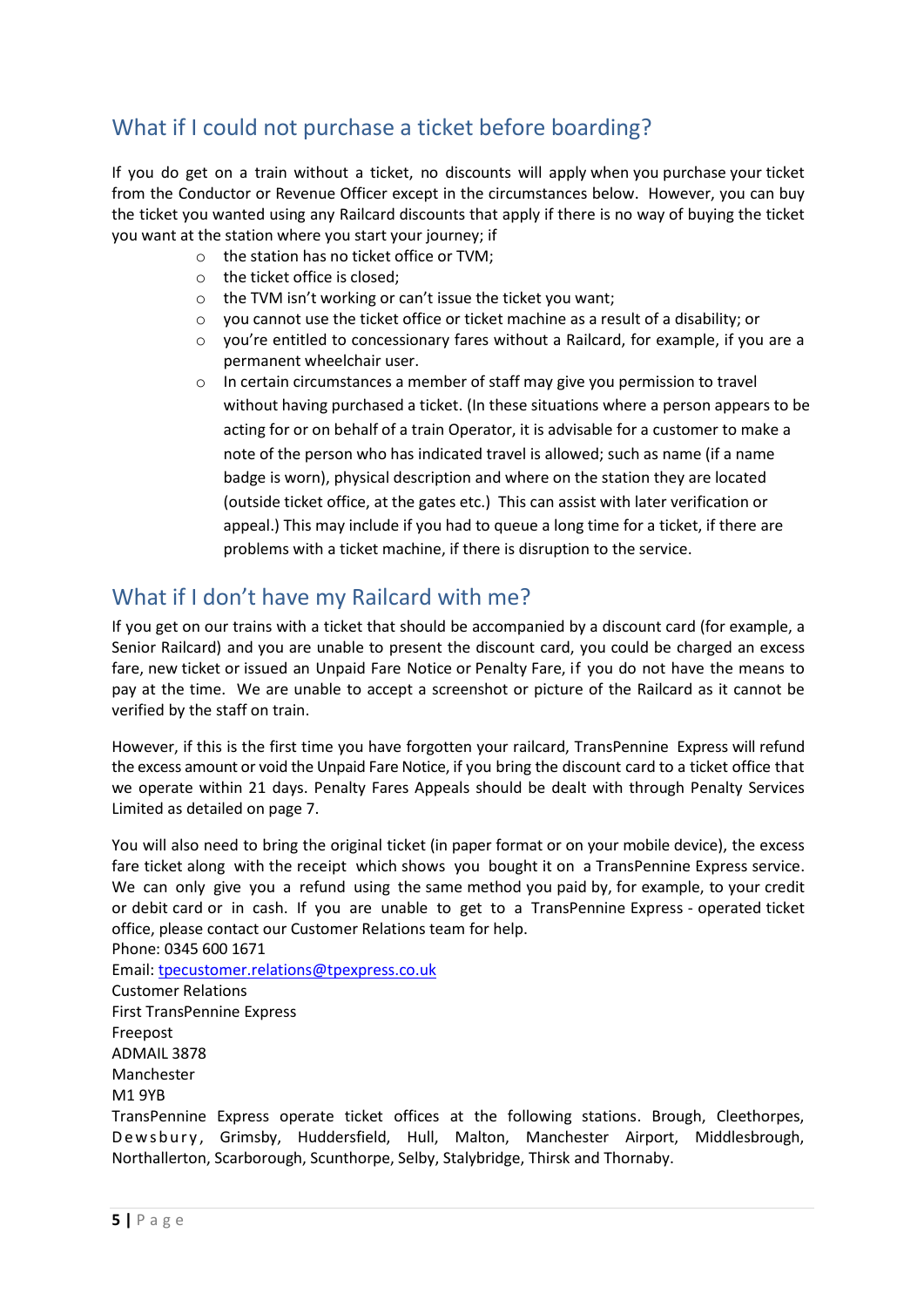## What if I have forgotten my season ticket or photocard?

If you have forgotten your season ticket or photocard, you should buy a ticket to cover your journey before getting on your train.

TransPennine Express will allow for

- A full refund on 1 occasion on a Weekly or Monthly Season ticket. Thereafter a £10 administration fee will apply
- A full refund on 3 occasions on a yearly season ticket. Thereafter a £10 administration fee will apply

You can apply for a refund on this ticket at any TransPennine Express Station ticket office or through Customer Relations.

If you get on the train and realise that you haven't got your season ticket or photocard, you need to speak to the conductor as soon as possible. You will be sold a ticket for your journey and you can claim a refund when you bring the season ticket to one of our ticket offices. If you have no way of paying for the ticket, we will give you an Unpaid Fare Notice or Penalty Fare, which you can appeal against or you can bring the Unpaid Fare Notice, with your season ticket, to one of TransPennine Express Station ticket offices within the 21 days allowed. Penalty Fares Appeals should be dealt with through Penalty Services Limited as detailed on page 7.

## <span id="page-5-0"></span>Lost and forgotten tickets

#### What if I have a reservation and receipt but I've lost my ticket?

It is the ticket, and no other documentation (for example a receipt), which gives you the right to travel. If you lose your train ticket there are no systems, once you are on board the train, to validate that you bought one. You will have to buy a new one or we will give you an Unpaid Fare Notice or Penalty Fare.

You then have 21 days to find your lost ticket and show it to us and be refunded or appeal the Unpaid Fare Notice or Penalty Fare Notice. The appeal process for this is clearly written on both the Unpaid Fare Notice or Penalty Fare Notice issued

#### What if I lose or forget my reservation with an advance ticket?

You will not have to pay as a result of not producing a reservation with any Advance ticket as long as you provide other proof of the reservation, for example, if you have a copy of your booking confirmation or a confirmation email and your travel ticket (and assuming the ticket is valid) you can still travel.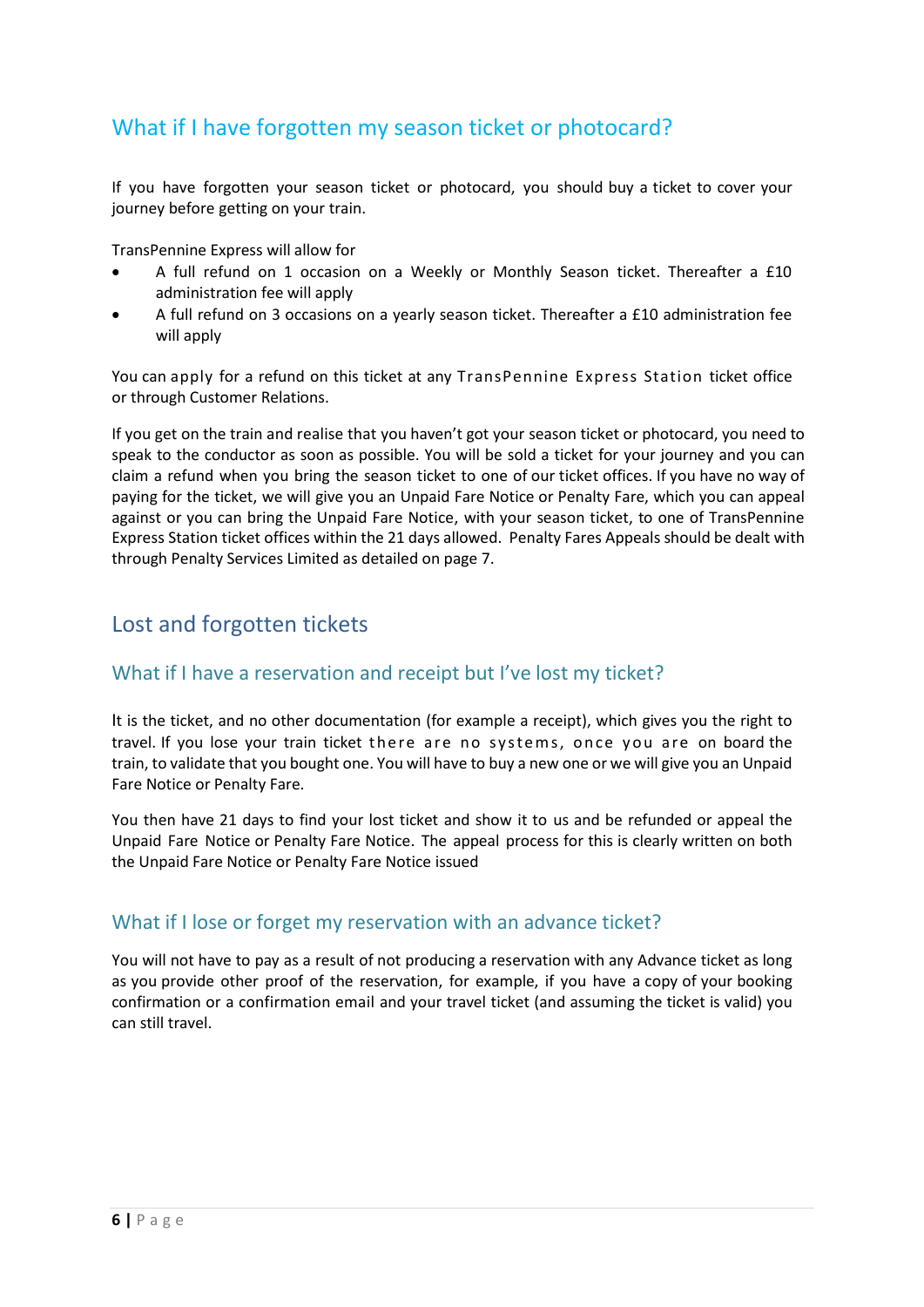## <span id="page-6-0"></span>What is an Unpaid Fare Notice?

This is a travel document showing details of the journey and the fare which should have been paid. This gives you permission to travel and pay the fare within 21 days. You will be given a copy of this and it summarises all the relevant information. The member of staff who issues this will also explain this in more detail, including your right to appeal, and answer any questions you may have.

#### Do I need to pay it immediately?

You have 21 day from the date of issue to pay an Unpaid Fare Notice. if you don't pay in 21 days, we'll add an admin charge to the amount you need to pay – unless you've submitted an appeal. We will send you a reminder after 21 days and give you another 14 days to pay. If you don't pay this Unpaid Fare Notice and admin charges after the extra 14 days, you can expect to get a summons to go to court. There's more about this on page 8.

#### How can I pay my Unpaid Fare Notice?

You can pay your Unpaid Fare Notices in two ways

- o Electronically through the website at [www.tpexpress.co.uk/unpaid-fare-notice](https://www.tpexpress.co.uk/help/unpaid-fare-notice)
- o Or you can pay by cheque or postal order made payable to **First TransPennine Express Ltd**. Write the Unpaid Fare Notice reference number on the back and post your payment to:

Revenue Protection Compliance Manager Hull Paragon Station Platform 2 Ferensway Kingston-upon-Hull North Humberside HU1 3QX.

Please allow enough time for the payment to reach us within 21 days. If we have not received your payment within the 21-day deadline, you may have to pay an administration fee.

#### How to appeal

You can appeal against your Unpaid Fare Notice. You must appeal within 21 days of it being issued. You need to make your appeal in writing, and include:

- a copy of the Unpaid Fare Notice;
- the reason you couldn't produce a valid ticket or authority to travel;
- name of the station where you started your rail journey;
- the exact date and time you were travelling; and
- any other relevant information or documents such as tickets and booking confirmation.

You then need to send your letter to:

Revenue Protection Compliance Manager Hull Paragon Station Platform 2 Ferensway Kingston-upon-Hull North Humberside HU1 3QX.

Alternatively, you can emai[l revenueprotection.office@tpexpress.co.uk](mailto:revenueprotection.office@tpexpress.co.uk)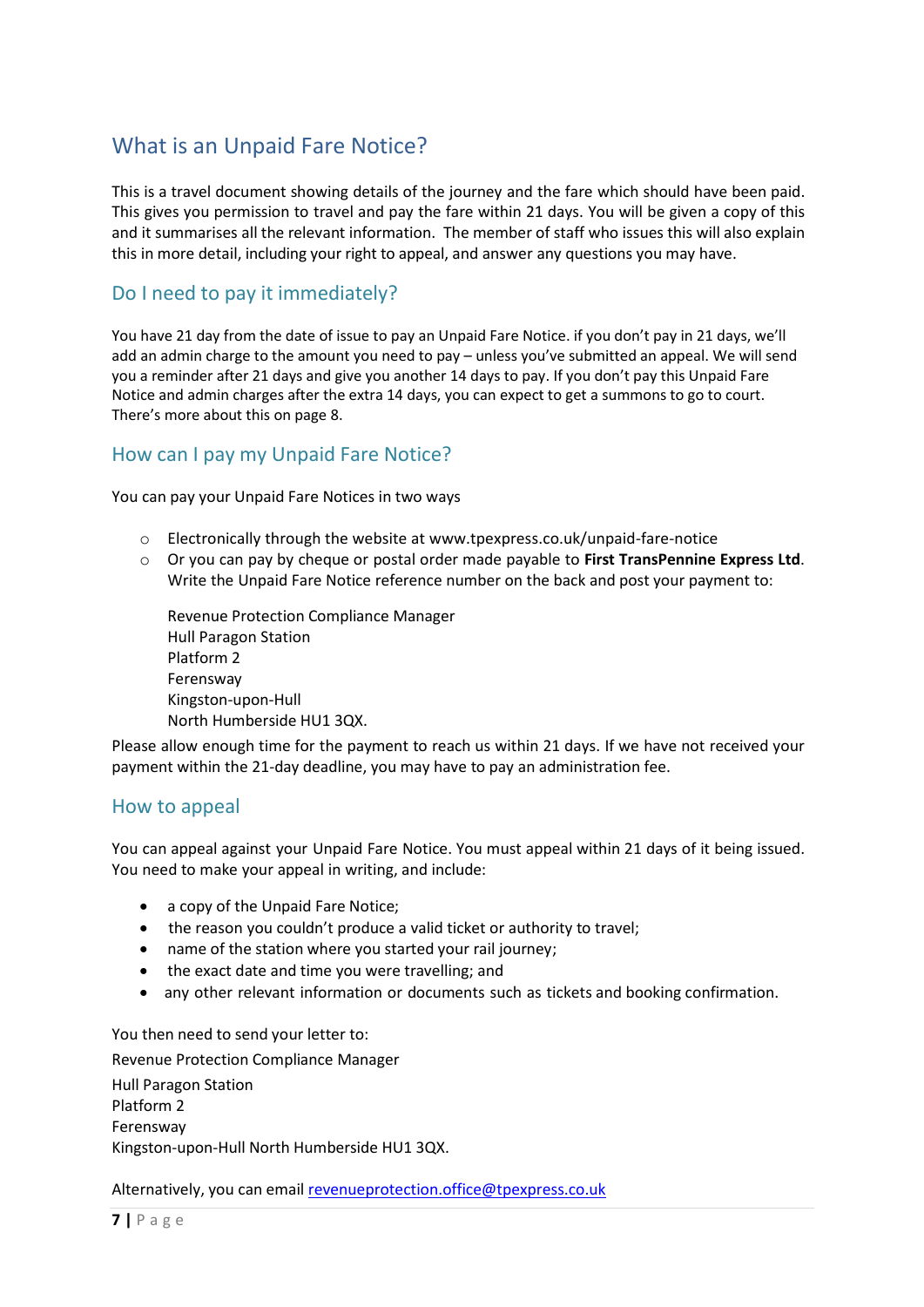Along with the Customer Relations Manager, we will consider your reason for the dispute based on the facts of the case. This will "stop the clock" on this matter until the appeal outcome has been decided.

If an appeal is not upheld, the clock will be re-started and you will have to pay the amount you owe within 21 days. If you fail to pay, you may also have to pay administration fees.

#### How many Unpaid Fare Notice do we issue?

The figures are published on our website and updated every month.

#### How many Unpaid Fare Notice appeals have been made and upheld?

The figures are published on our website and updated every month at [tpexpress.co.uk/unpaid-fare](https://protect-eu.mimecast.com/s/uV4rCA6NOf63NAZFwe4Kr?domain=tpexpress.co.uk)[notice](https://protect-eu.mimecast.com/s/uV4rCA6NOf63NAZFwe4Kr?domain=tpexpress.co.uk)

## <span id="page-7-0"></span>What is a Penalty Fare Notice?

If you travel in a penalty fare area from a penalty fare station and cannot show a valid ticket, we may give you a Penalty Fare Notice. This means you'll have to pay £20 or twice the appropriate single fare to the next station that the train stops at – whichever is more. If you want to continue your journey after the next station, you'll have to buy a full standard single ticket for the rest or your trip or get off at the station, on your notice, where you can choose from a range of tickets as if you were starting your trip from that station.

#### Do I need to pay it immediately?

You have 21 day from the date of issue to pay a Penalty Fare Notice. if you don't pay in 21 days, we'll add an admin charge to the amount you need to pay – unless you've submitted an appeal. We will send you a reminder after 21 days and give you another 14 days to pay. If you don't pay the penalty and admin charges after the extra 14 days, you can expect to get a summons to go to court. There's more about this on page 8.

#### How to pay

If you can't pay the penalty fare in full in cash at there and then or you have 21 days to pay. We won't charge you any extra costs in that time.

There are two ways you can pay:

- o Pay online at www[.tpexpress.co.uk/penalty-fare-notice](https://protect-eu.mimecast.com/s/Uft-CBrNES6975DFpxOB3?domain=tpexpress.co.uk)
- o Or you can pay by cheque or postal order made payable to **First TransPennine Express Ltd**. Write the Penalty Fare Notice reference number on the back and post your payment to: Revenue Protection Compliance Manager Hull Paragon Station Platform 2 Ferensway Kingston-upon-Hull North Humberside HU1 3QX.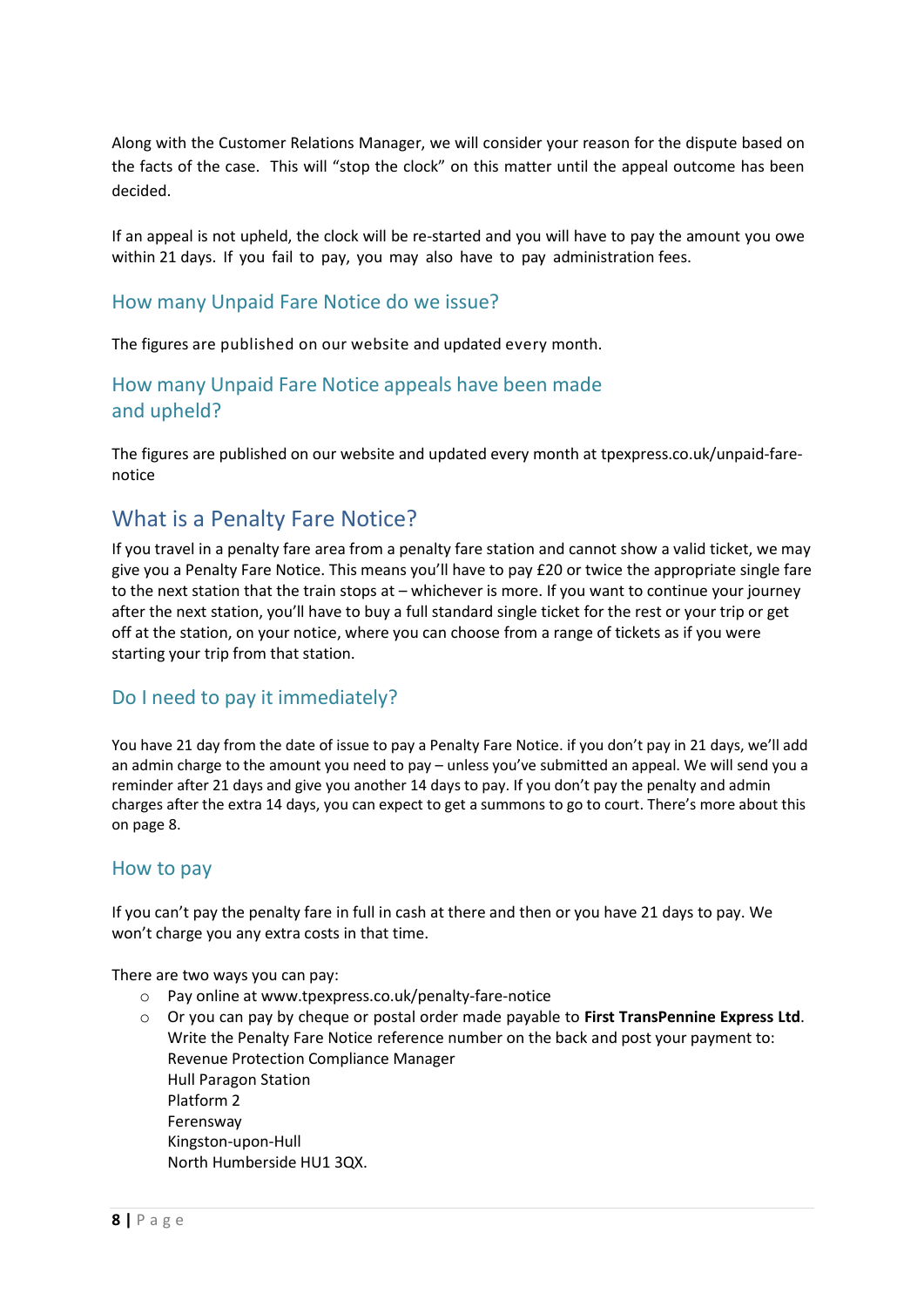#### How to appeal

Although we issue and manage Penalty Fare Notices, the appeals service is external and independent from TransPennine Express and managed by Penalty Services Limited (PSL). This ensures that all appeals are dealt with by an independent third party. This means that appeals are dealt with impartially and fairly.

If you want to appeal against the Penalty Fare Notice, you need to send a written appeal to PSL within 21 days of the date you got your notice. It should include details of:

- why you couldn't show a valid ticket or authority to travel when we asked you
- the station you started your journey
- the time and date of your trip
- any other information relevant to your appeal

This will "stop the clock" on this matter until the appeal outcome has been decided. If an appeal is not upheld, you will have 14 days to re-appeal or pay after an appeal has been concluded. It must be noted however, if a PFN is issued and appealed and the appeal concluded within the first week after it was issued, you will have until the end of the 21 days to pay which may be more than 14 days. If you fail to pay, you may also have to pay administration fees.

PSL manage 3 stages of the appeal process, however if the appeal progresses to a third stage, this is heard by an independent appeals panel, and their details will be given to you at that time.

You can submit your appeal in two ways:

- [www.penaltyservices.co.uk](http://www.penaltyservices.co.uk/)
- Post: Penalty Services Limited 12 Deben Mill Business Centre Old Maltings Approach Woodbridge IP12 1BL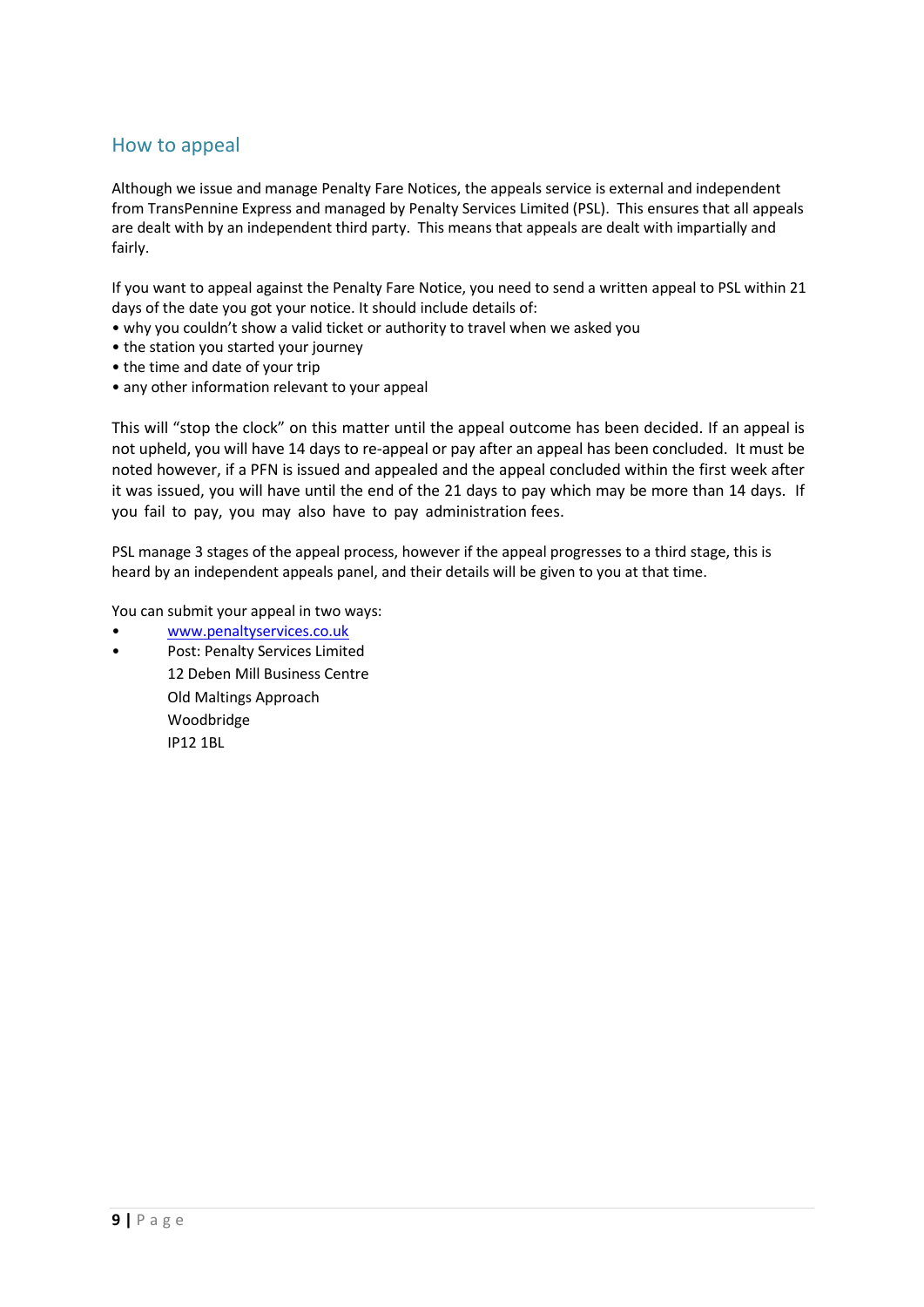## <span id="page-9-0"></span>What is a Ticket Irregularity Report?

If you do not have a valid ticket for the journey you are making or have made, and we have good reason to suspect that you have committed an offence, we can question you to find out the facts of the matter. This can be done by conductors and revenue protection staff – who will be identified by their badge with their name and job title clearly visible.

#### Will I be under arrest at this point and do you have the power to stop me from leaving?

You will not be under arrest, and you are free to leave at any point, but if you fail to provide a valid name and address to an officer of the railway, it is a criminal offence.

#### What questions will I be asked, and do I have to answer them?

This depends on whether you are being dealt with by a conductor or by a member of revenue protection staff. The member of staff will make it clear who they are and how things will progress.

A conductor will simply ask for your name, address and date of birth (see above) and report the details of the journey you have made or are making. The conductor can withdraw your ticket or any other documents to support that ticket if they suspect it is not valid. They will then provide these with their report on the incident. In these circumstances the conductor will give you travel documentation to allow you to complete the journey you are making.

The conductor's report will then be sent to our Revenue Protection Compliance Department for processing, and they will correspond with you in relation to the incident.

If a member of revenue protection staff stops you, they will ask questions to see whether you deliberately tried to avoid paying for your journey.

- Revenue protection staff question you appropriately about the journey and may make notes on that interview on a Ticket Inspection and Prosecution System (TIPS) App.
- They can withdraw your ticket or any other documents to support that ticket if we suspect it is not valid and will send these with our report on the incident. In these circumstances we will give you travel documentation to allow you to complete the journey you are making. Staff may take pictures of tickets electronically to use as evidence at later date.
- After the interview the TIPS system will send the report on the incident to the Revenue Protection Department, who will then correspond with you regarding the matter.

#### We will do our best to settle out of court

TransPennine Express realise that a prosecution can have a serious effect on your personal and professional life. We will still try to avoid taking you to court and we may send you an offer to settle out of court. This usually means asking you to settle with an amount that covers our costs and the fare you owe. We will give you 21 days to accept our offer with instructions on how to settle the matter out of court and pay the amount we have asked for.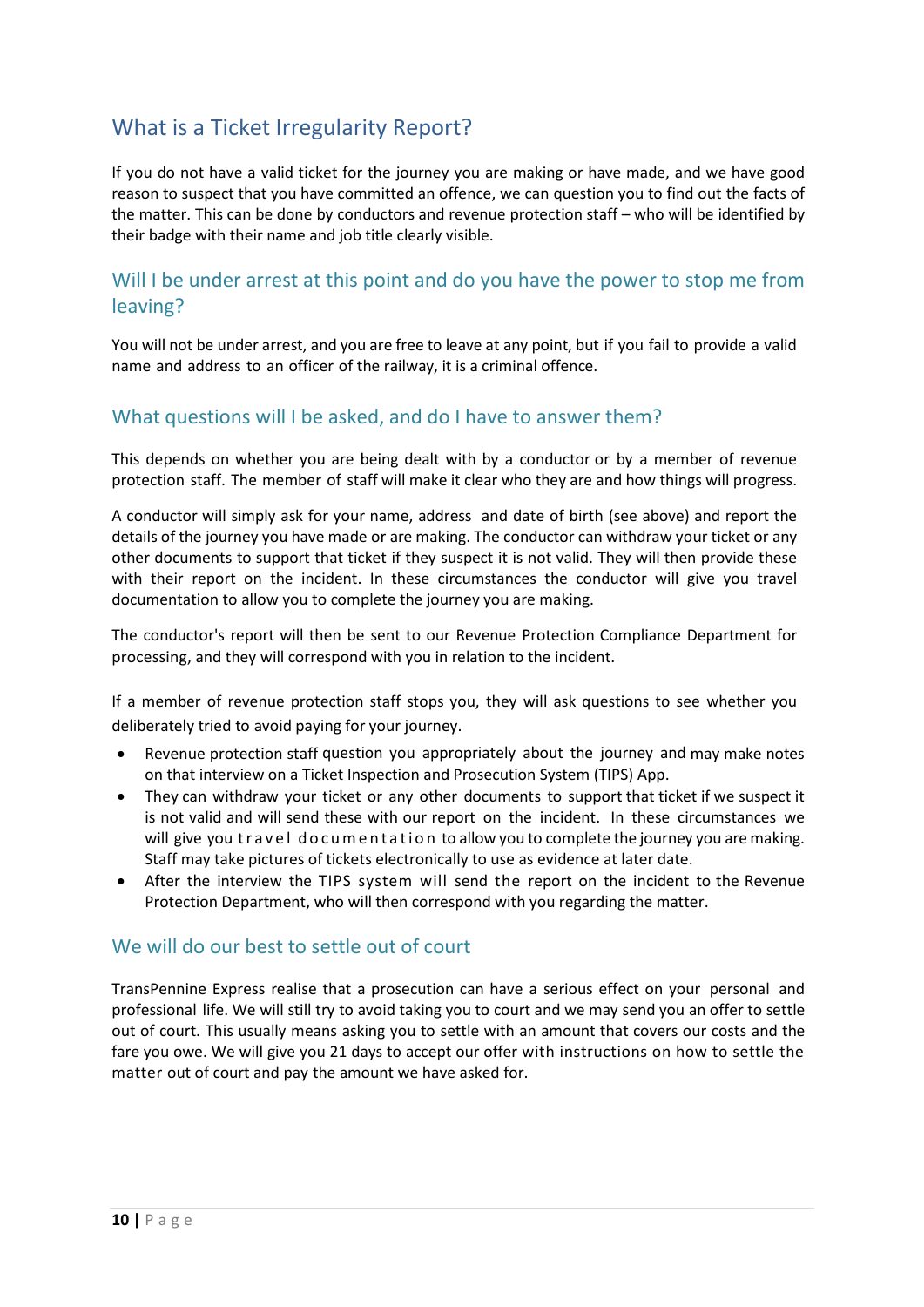## <span id="page-10-0"></span>What happens if we go to court?

If we decide to take this matter to court for criminal prosecution, this will be handled by Arriva Rail North Ltd (trading as Northern Rail) Prosecution Services.

You'll get a court summons about two weeks before the date of your hearing in court.

This will include:

- the details of the court hearing
- a copy of the evidence we'll rely on for the court hearing
- forms you can send to the court to tell them how you plead to the charges if you can't go, or don't want to go, to the hearing

#### The maximum sentences for not paying your fare

If you're found guilty of fare evasion in court, you'll get a sentence from the magistrates. The sentence you get depends on the offence and your explanation of what happened, as well as the magistrates.

If you're found guilty under the Railway Byelaws, you may have to pay a fine of up to £1,000. If you're found guilty under the Regulation of Railways Act, you may have to pay a fine of up to £1,000 and/or go to jail for three months. Please remember, these are the maximum sentences you can get. You may also have to pay other charges if they apply to your offence. For example, a Victim Surcharge.

You may have to pay our costs, whenever we go to court, we claim to recover our costs. We claim compensation for the unpaid rail fare wherever possible, as well as the cost of going to court. This is to make sure our fare-paying customers are not affected by the costs of tackling fare evasion. If our claim is successful, the court may ask you to pay our costs.